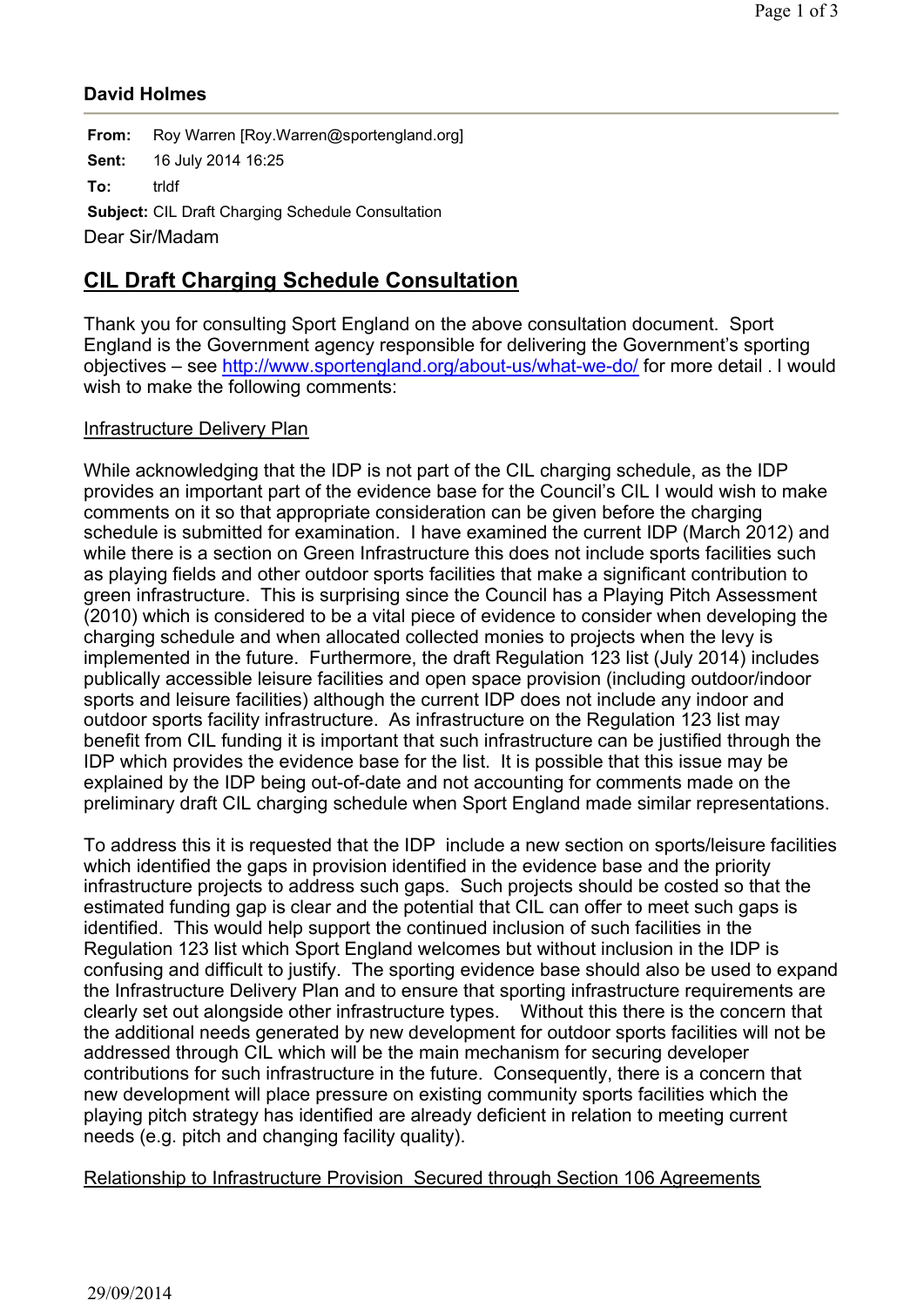As many infrastructure types including sport offer potential to be provided directly by developers through planning obligations as well as through CIL, the charging schedule should provide guidance for developers and the community on the relationship between CIL and site specific infrastructure requirements associated with major developments. At present it is unclear whether a major development which provided on-site (land and infrastructure) community facility provision (such as sport) would need to make CIL payments which could potentially be spent on the same infrastructure off-site. As developers cannot be charged for the same infrastructure through planning obligations and CIL, the charging schedule or its supporting documents should provide clarity and transparency on this issue e.g. through clarifying what infrastructure planned major developments will be expected to provide through planning obligations.

### In Kind Infrastructure Delivery

In addition, following the 2014 CIL Regulation Amendments (and revised Guidance), provision has been made for enabling 'in kind' CIL payments for direct infrastructure delivery as well as by land. From consideration of the draft charging schedule, there would not appear to be any reference to 'in kind' CIL payments. As this would provide the flexibility for developers to pay directly for community infrastructure such as sports facilities, the charging schedule should in accordance with the regulations offer sufficient flexibility for such payments and provide guidance on how this will be applied in practice.

I hope that these comments can be given full consideration before the charging schedule is submission for examination. I would be grateful if I could be notified of the submission of the draft schedule, publication of Inspector's recommendations and the approval of the schedule in due course.

Please contact me if you have any queries.



The information contained in this e-mail may be subject to public disclosure under the Freedom of Information Act 2000. Additionally, this email and any attachment are confidential and intended solely for the use of the individual to whom they are addressed. If you are not the intended recipient,